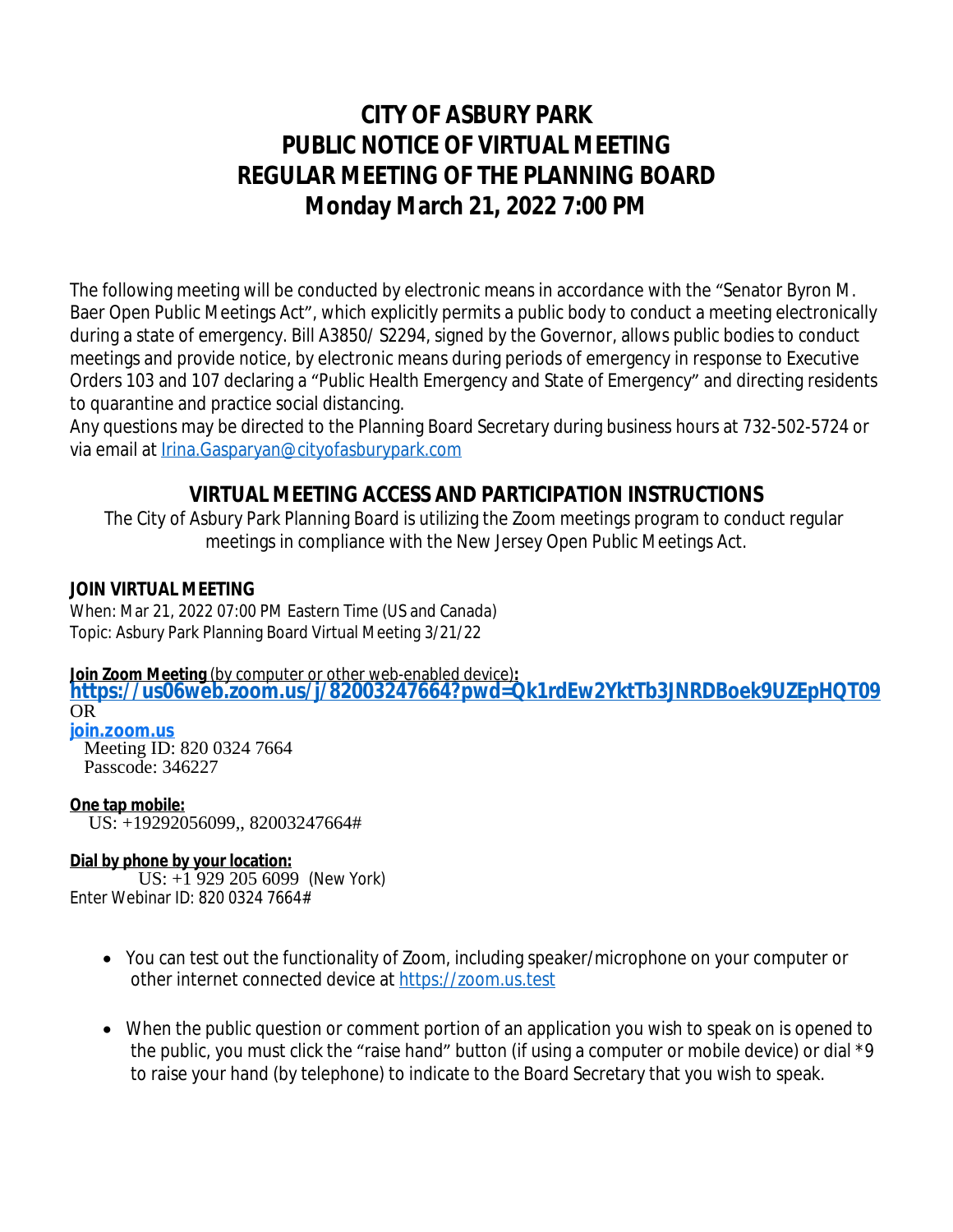- After clicking "raise hand" (on computer or mobile device) or dialing \*9 (on telephone), listen for your name or last 4 digits of your phone number. Permission to speak will then be granted to you.
- During the public comment session, you must be sworn in before you can give comments. Each speaker will have three (3) minutes to comment and when your time expires your microphone will be muted.
- You may participate in public comment or questions by attending the virtual meeting through Zoom, either by computer or phone access.
- All microphones of public users will be muted during the meeting, except as set forth above during the public comment and question portion of each agenda item.

## **ACCESS TO DIGITAL PLANS AND APPLICATION MATERIALS**

The application, maps, plans and related supporting materials are available for public inspection on the Planning Board website: [www.cityofasburypark.com/planningboard](http://www.cityofasburypark.com/planningboard) [Alternatively, you may contact the Board Secretary at](http://www.cityofasburypark.com/planningboard) *[Irina.Gasparyan@cityofasburypark.com](mailto:Irina.Gasparyan@cityofasburypark.com)* [Phone: 732-502-5724](mailto:Irina.Gasparyan@cityofasburypark.com)